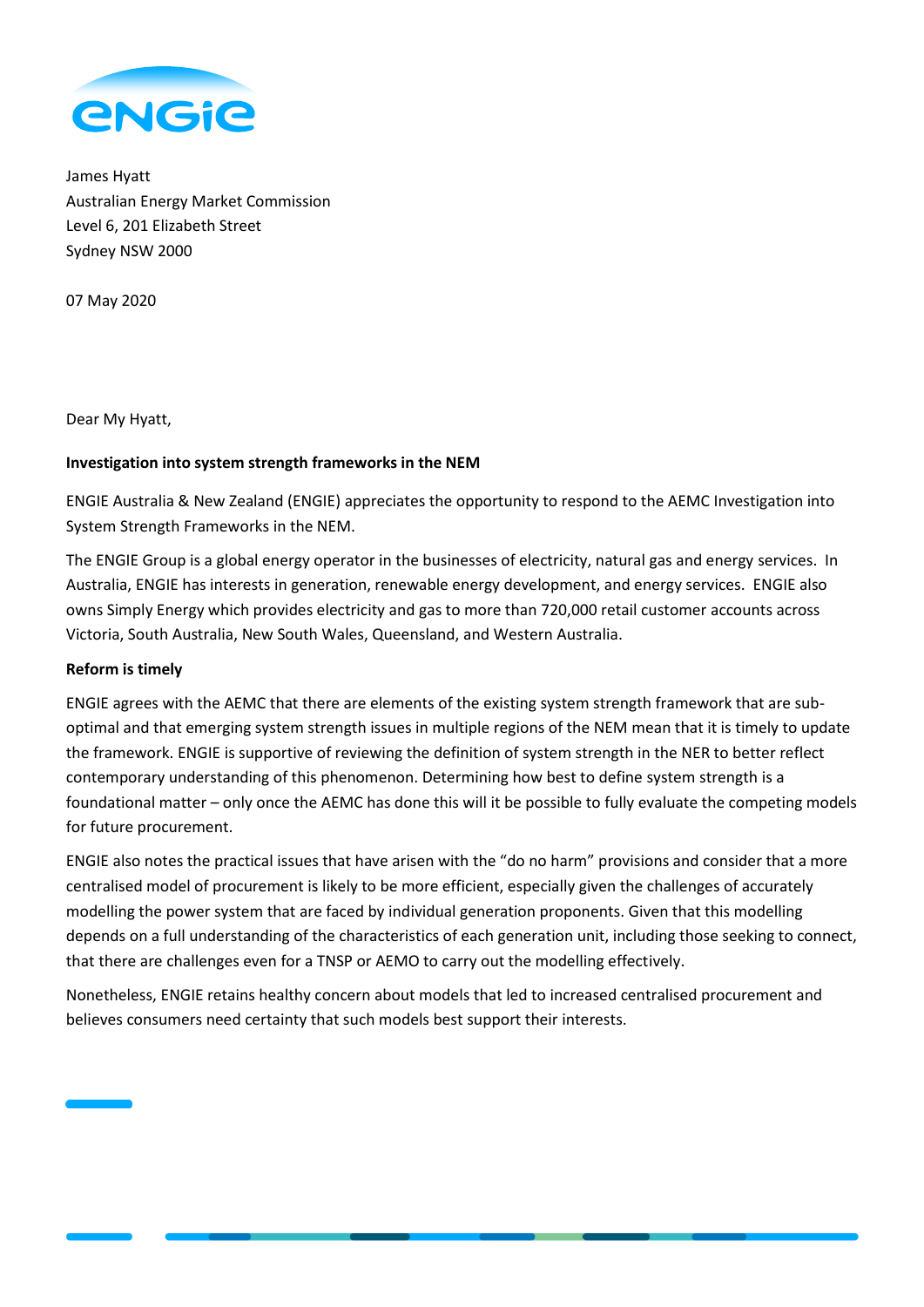

#### **The South Australian situation**

ENGIE considers that the ElectraNet process to procure minimum system strength levels provides a case study of the challenges inherent in system strength procurement processes<sup>1</sup>. On the face of it, the selected option was considerably cheaper than the alternative, which suggests it was a sound decision in any case. However, this may be contingent on factors specific to the requirement and the available service providers and the comparison may not be so clear-cut in a future procurement process of this sort.

The procurement process was unavoidably affected by the fact that it was comparing two quite different propositions. On the one hand was the procurement of the service from a combination of generators, including ENGIE's plant. In committing to provide the service, they were effectively committing to be prepared to run at least at minimum generation levels whenever required, which in turn would mean that they would have to ensure a minimum level of dispatch, whatever the resultant spot price. In practice they would likely be called on at times of very high renewables output when prices would tend to be low. So, bids to provide system strength would need to account for the risks of not covering costs in the energy market. It's possible that future models of integrated dispatch will make this conundrum easier and to this end ENGIE looks forward to the AEMC considering Hydro Tasmania's proposal on this matter (Rule change proposal ERC0290). The calculus of generator provision of system strength service will also be affected by any future introduction of an ahead market as currently being considered by the Energy Security Board.

On the other hand, was the provision of system strength services through the building and operation of four new synchronous condensers to be installed on ElectraNet's network. While the generators would only get paid for the duration of their contract, ElectraNet would receive a regulated return for the full life of the assets (40 years). ElectraNet assumed a ten-year assessment period, beyond which they considered there was considerable uncertainty about the costs and benefits of the options. This arrangement constitutes an irreversible decision where customers are prevented from benefiting from technological advances and competitive service provision in the future. ElectraNet were also able to apply for additional revenue to cover expected incremental operating expenditure.

The comparison was also affected by the fact that the generator option required all three generation owners that were asked to tender to participate. This may have affected some parties' assessment of their bids. It's not clear from the economic evaluation report whether a third option would have been a hybrid combination of synchronous condensers and generator contracts that would not have relied on all three generators and what the outcomes of that would have been.

ElectraNet's economic evaluation cautions that they cannot be sure that either option will ensure minimum system strength is always met and though both would reduce the requirement for AEMO to direct on synchronous generation periodically, there may still be an ongoing need for some directions. It is not clear whether either option could be expected to result in fewer directions than the other.

<sup>&</sup>lt;sup>1</sup> Information on the process obtained from ElectraNet's Addressing the System strength Gao in SA – Economic evaluation report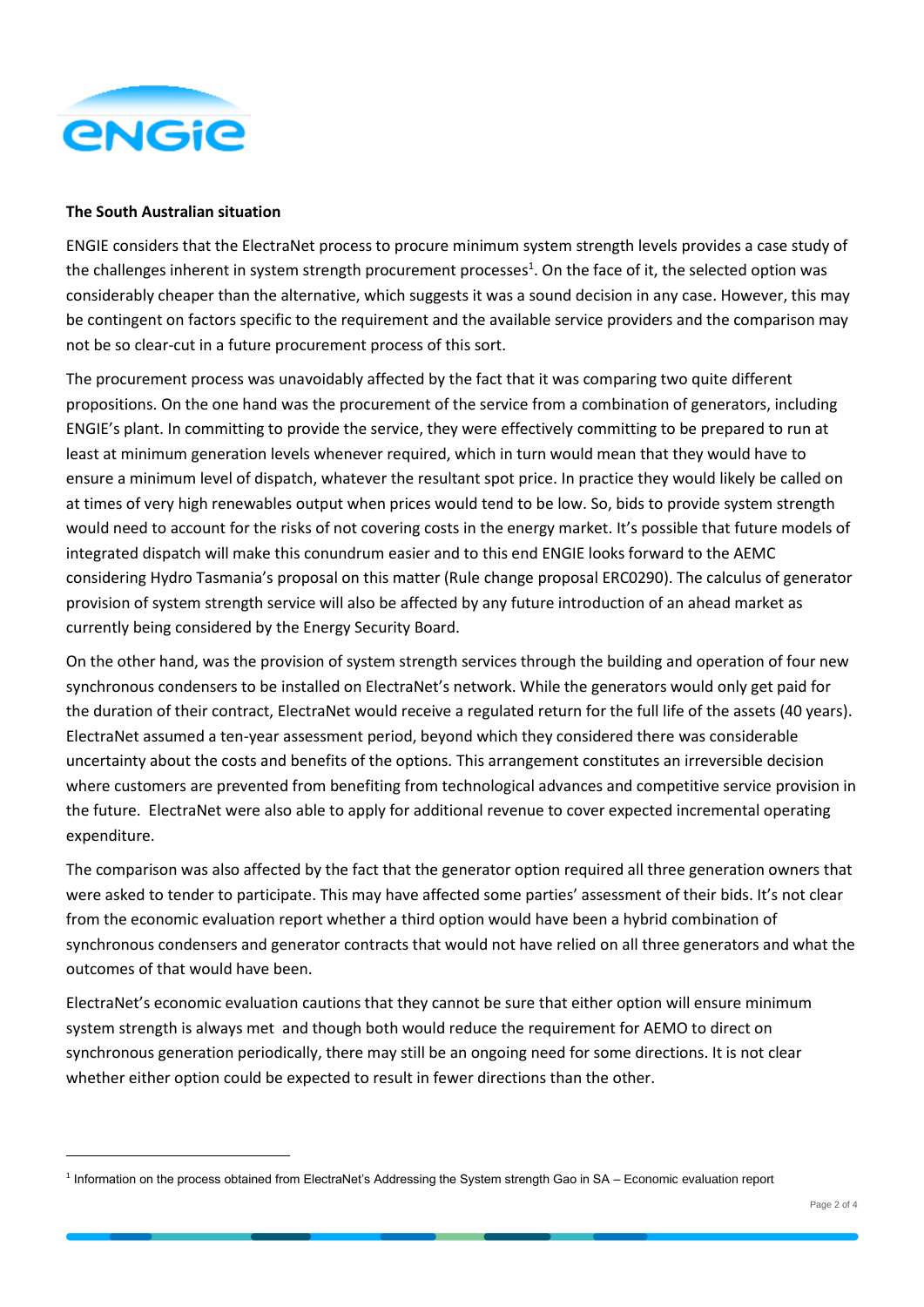

It is further noted that, as with all situations where a network business is asked to decide between a capital expenditure option and an operating expenditure option, that effective decision making is predicated on there being no capital expenditure bias.

Interestingly, ENGIE also additional owns assets in South Australia that could have provided synchronous services akin to those ultimately chosen but seemingly were in non-preferred locations. ENGIE fully respects the process of selection pursued by ElectraNet, it is unfortunate in alternative circumstances existing assets couldn't be mobilised.

These observations are not intended as criticisms of ElectraNet. In fact, it is understood ElectraNet have complied with the rules in force at the time and professionally progressed the above-mentioned processed. Rather this information is presented as a learning opportunity to build on in developing frameworks for the future.

## **Consider dynamic efficiency in designing future procurement methods**

The market for energy in the NEM has been successful over many years in large part due to design features that promote dynamic efficiency. This entails rewarding participants appropriately for their contribution to supply in a way that is consistent with efficient investment decision-making. This is the tension against market design features that may deliver lower prices in the short-term but are not sustainable.

In the case of system strength (and the point is applicable to other grid services, such as inertia), several observations can be made.

Mandating provision of system strength without compensation from generators that can do so, does not provide any sort of scarcity signal of the value of synchronous generation's contribution to system strength. Accordingly, it does nothing to ensure adequate levels over the long run as older synchronous plant exits the market. Nor does it provide signals to new entrants of the value of contributions they may be able to make.

Similar limitations apply to the use of directions to maintain system strength especially with proposed rules that result in:

- consumers benefiting from the merit order effect of generators being directed on this displacing the marginal generator in the bid stack; and
- bare cost recovery (not guaranteed to be full cost recovery at that) only for the directed generator.

While directions may need to be used as an adjunct to procurement frameworks they should be used as a last resort. Note that one definition of "last resort" is where supply may be available but at an "inefficiently" high price. Inefficiently high is a subjective concept especially in the case of minimum system strength requirements, without which the entire system may be exposed to unacceptable security risks.

Lowest cost supply of system strength services is likely to entail comparing several potential service providers, including both regulated network businesses and market exposed businesses. This is likely to be the case even if the ability of individual generation units to guarantee a supply of system strength services is not without limits.

A procurement method that tries to compare the annualised cost of a regulated asset with the cost of a limitedperiod service contract will inevitably favour the former but not necessarily result in least cost provision over the